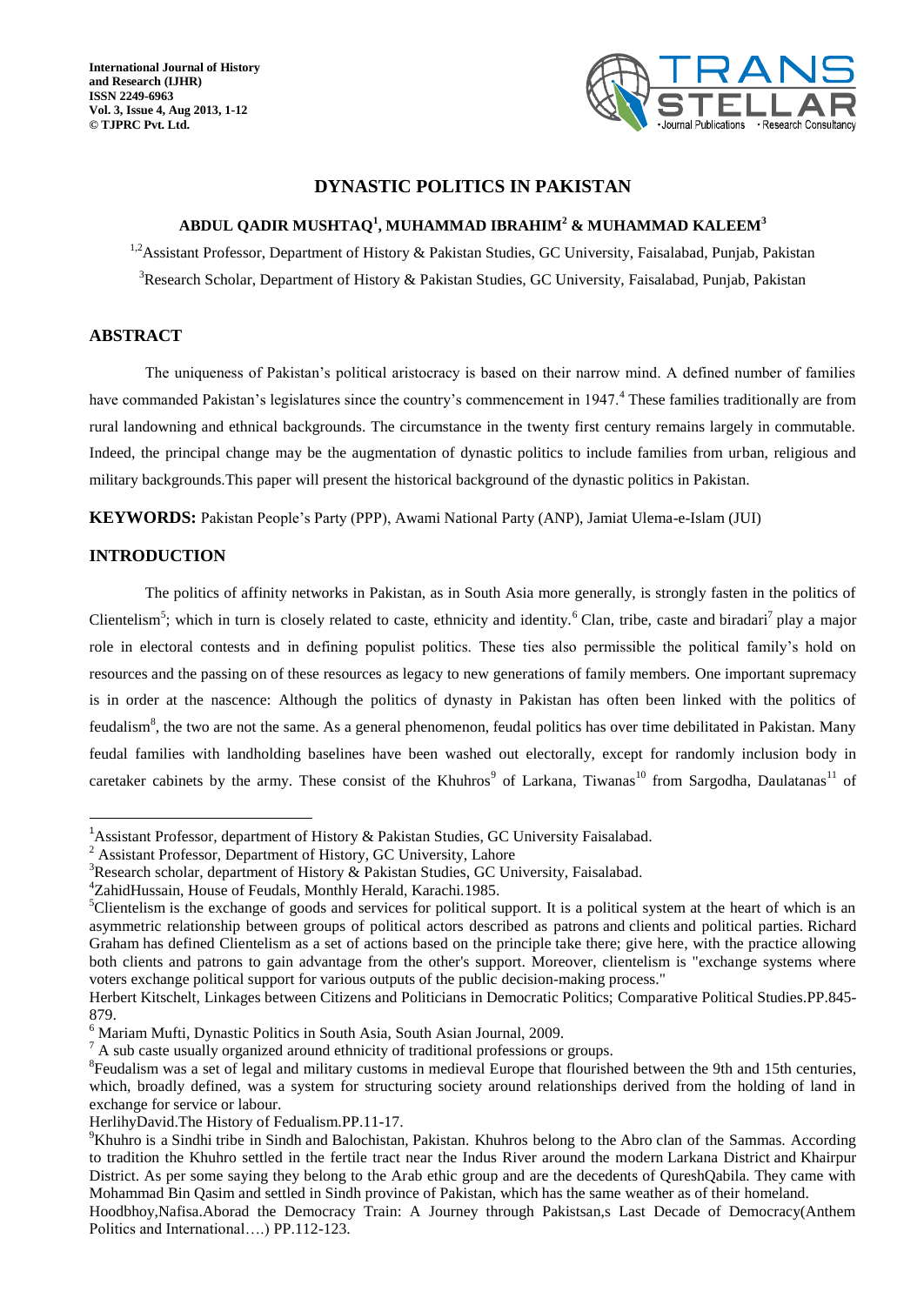Vehari, the QaziFazlullah family from Sindh, the Gardezis<sup>12</sup> of Multan, the Nawabs from Qasur and the Mamdots<sup>13</sup> of Ferozpur/Lahore.<sup>14</sup> But dynastic politics hang around alive and well. This is not to say that present dynasties in Pakistan do not have feudal base lines; they do, but politics has developed to prefer historical succession of a few specific families. Benazir Bhutto inherited the Pakistan People's Party (PPP)<sup>15</sup> over her father's death, and in 2007 it transferred onto her son and husband through a clear instrument of succession, i.e. a handwritten holograph, in the custodianship of a trusted domestic help. The Bhutto's are a unique case, for they combine not only popular following, but as Gazdar put it,<sup>16</sup>

The cult of the Bhutto's has deepened over the decades as Zulfiqar Ali Bhutto's judicial murder at the hands of a split Supreme Court bench in 1979 was always a contested act in public memory. This collective view was further bolstered by the admission of a former Chief Justice of the Supreme Court on a television programme in 2007 that the Supreme Court judges were under pressure by the military regime to deliver an anti-Bhutto judgment. However, this cult would not have deepened had his daughter Benazir Bhutto not struggled in jail, house arrest, solitary imprisonment and exile amidst brief interludes of power, to continue the populist brand of her father's politics.

Benazir Bhutto was elected twice as Pakistan's prime minister, in complete defiance of the patriarchal norms and clerical decrees declaring a woman's election as head of state 'un-Islamic' (based on a contested saying of Prophet Muhammad – PBUH). These two terms in office were not smooth and did not give enough room to Benazir Bhutto to implement the populist programmes that her party had envisioned for the poor. Furthermore, a plethora of corruption scandals dogged her image as a political leader and ruler. This is why, for years, she was in political oblivion and stayed in exile for nearly a decade until 2007 when she returned to Pakistan.

 $\overline{a}$ 

Nawaz, Hussan.Sociology in Pakistan.P.57.

 $10$ Tiwana is a [Punjabi](http://en.wikipedia.org/wiki/Punjabi_people) and [Jatt](http://en.wikipedia.org/wiki/Jatt) and [Rajput](http://en.wikipedia.org/wiki/Rajput) clan that hails from the [Punjab region](http://en.wikipedia.org/wiki/Punjab_region) of [India](http://en.wikipedia.org/wiki/India) and [Pakistan.](http://en.wikipedia.org/wiki/Pakistan) The Tiwanas of East Punjab are [Sikh,](http://en.wikipedia.org/wiki/Sikh) while the Tiwanas of West Punjab are [Muslims.](http://en.wikipedia.org/wiki/Muslims) Tiwanas are descendants of [Panwar](http://en.wikipedia.org/wiki/Panwar) [Rajputs](http://en.wikipedia.org/wiki/Rajputs) Talbot,Ian. KhizrTiwana: The Punjab Unionist Party and the Partition of India (Subcontinent Divided).P.34.

 $\rm ^{11}Daulatanas$ 

<sup>&</sup>lt;sup>12</sup>Gardezi is an Afghan family name. The name denotes people from [Gardez,](http://en.wikipedia.org/wiki/Gardez) the capital of the Paktia [province](http://en.wikipedia.org/wiki/Paktia_Province) in [Afghanistan.](http://en.wikipedia.org/wiki/Afghanistan) The name denotes people from [Gardez,](http://en.wikipedia.org/wiki/Gardez) one of the 34 provincial capitals in [Afghanistan.](http://en.wikipedia.org/wiki/Afghanistan) As such, the surname is widespread among the people in Afghanistan. One of the most famous Gardezis is [Abu SaʿīdGardēzī](http://en.wikipedia.org/wiki/Abu_Sa%CA%BF%C4%ABd_Gard%C4%93z%C4%AB) (died c. 1061) who was a Persian geographer and historian of the early 11th century from Gardēz and the author of the general history book, Zayn al-Akhbār. Gardēzī's work is of great importance to the history of medieval [Khorasan,](http://en.wikipedia.org/wiki/Greater_Khorasan) eastern Persia, and [Central Asia.](http://en.wikipedia.org/wiki/Central_Asia) Gardēzī took a dispassionate view of history which is fairly remarkable for its time. For example he does not either praise neither the Ghaznavids nor the coming of the Saljuqs. His style of [Persian](http://en.wikipedia.org/wiki/Persian_language) is simple but mature and provides one of the classical examples of [Persian](http://en.wikipedia.org/wiki/Persian_language) prose-writing.

<sup>&</sup>lt;sup>13</sup>Mamdots, LateNawabZulfiqar Ali Khan Mamdot and late KhHabibullahKakru had played vital in Pakistan Movement and after the partition they remained engage working actively for the solidarity of the country. Both the leaders remained associated with the struggle for the independence of Kashmiris and worked with full devotion for Pakistans integrity. <sup>14</sup> http:///pakistaniat.com/2007/12/26/politics -and-the-urban-middle-class/.

Hoodbhoy,Nafisa.Aborad the Democracy Train: A Journey through Pakistsan,s Last Decade of Democracy(Anthem Politics and International….) PP. 113-123.

<sup>&</sup>lt;sup>15</sup>Pakistan People's Party (PPP), Ayub Khan lost at the negotiation table at Tashkent the war that was won by the Pakistan army supported by the people of Pakistan in 1965. This humiliation enraged the people of Pakistan against the dictator. Mr. Zulfiqar Ali Bhutto, a patriot as he has always been, was left with no choice but to quit the Ayub Government on June 16, 1966. Bhutto was determined to bring down the dictator who had betrayed the nation. To achieve this goal, he needed a political organization and a political platform. He waited for more than a year before he found both; like so many aggrieved politicians before him, he chose to found his own political party. The PPP was launched at its founding convention held in Lahore on November 30 - December 01, 1967. At the same meeting, Zulfikar Ali Bhutto was elected as its Chairman. Among the express goals for which the party was formed were the establishment of an "egalitarian democracy" and the "application of socialistic ideas to realize economic and social justice". A more immediate task was to struggle against the hated dictatorship of AyubKhan,who was at the height of his power when the PPP was formed. Basic principles of PPP enshrined:

Jones.Philip, The Pakistan Peoples,sParty:Rise to Power.P.P.45-67.

<sup>&</sup>lt;sup>16</sup>HarisGazdar, Pakistan,s Precious Parties, Economic and Political Weekly, 9 February 2008.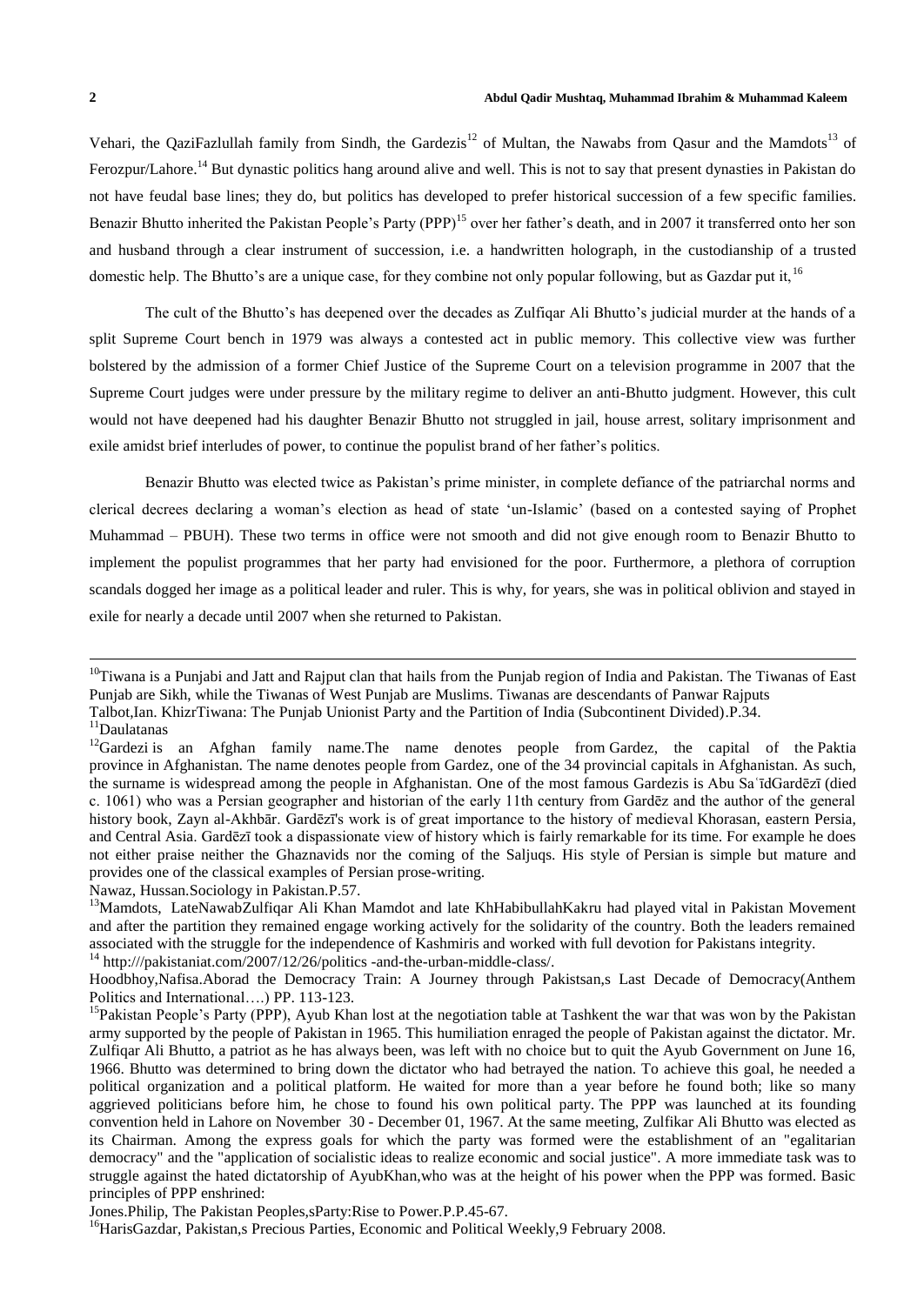#### **Dynastic Politics in Pakistan 3**

This second homecoming marked a political milestone, when millions received her at the Karachi airport, thereby confirming her legitimacy as the dynastic inheritor of Bhutto politics, as well as establishing her own independent legitimacy as a leader. Her first homecoming on 10 April 1986, under the regime of General Zia ulHaq, was a pure act of succession politics and therefore settled her claims of being the only inheritor of Zulfiqar Ali Bhutto's political legacy.

This status of being the sole inheritor did not go uncontested, as her brother Murtaza Bhutto too had claims over the succession as an eligible, patriarchal candidate. Murtaza Bhutto returned to Pakistan during Benazir Bhutto's tenure as the prime minister and attempted to mobilize the loyalist cadres within the ranks of the Pakistan People's Party to make that claim real. However, his claim to the dynasty was truncated by his tragic murder in 1996, when his sister was the prime minister and this incident was ironically used by the detractors of the PPP (chiefly the security establishment and the right-wing political parties) to undermine the legitimacy of Benazir Bhutto, by articulating direct allegations of her husband's complicity in her brother's murder. It is a separate matter that a high-level judicial commission exonerated Benazir Bhutto and her husband, Asif Ali Zardari, a few years later when Benazir Bhutto was not in office. However, though the grand conspiracy – as noted by the judicial commission – has to date not been unearthed, in public memory the allegation continues to plague the credibility of Benazir Bhutto's husband, who emerged as the successor after her murder in December 2007.

Following the murder of Murtaza Bhutto, his widow Ghinwa Bhutto<sup>17</sup>, formed a faction of the PPP and has pitched Murtaza's flamboyant daughter, Fatima Bhutto, as the 'real' successor of the Bhutto dynasty. Fatima Bhutto faces Benazir Bhutto's son, Bilawal Bhutto Zardari, as the officially nominated heir and clearly this saga of succession is far from over. Fatima Bhutto in her recent book has reimagined the intra-dynasty feud and has been consistently critical of her late aunt and her husband. In fact, such was her rancor in 2008 after her aunt's death, that a leading academic and activist of Pakistan authored an open letter to Fatima Bhutto and stated:

> *'You and your stepmother… argue that the Bhutto name should not determine political success nor should it give privilege. I agree, but then why does Ghinwa Bhutto lead her faction of the PPP as Murtaza widow? Is it not her husband's name that she exploits and is the Bhutto "legacy" not being used here, and, Fatima, is not the media and political and social circles focusing on you only because you are a Bhutto?<sup>18</sup>*

This open letter sums it all and indicates how the use of dynastic mode not only provides legitimacy, but paradoxically, also contests legitimacy. Thus, dynasty becomes the political framework of understanding and negotiating politics in a post-colonial society such as Pakistan.

Turning away from the Sindh province, the Pakistan Muslim League-Nawaz Group (PML-N)<sup>19</sup> in the Punjab is headed by Shahbaz Sharif<sup>20</sup> on behalf of his brother Nawaz Sharif. The latter emerged as a non-feudal option for Punjab

 $\overline{a}$ 

 $17$ Ghinwa Bhutto is a [politician](http://en.wikipedia.org/wiki/Politician) and the widow of [Murtaza Bhutto.](http://en.wikipedia.org/wiki/Murtaza_Bhutto) She is also the sister-in-law of the late [Benazir Bhutto.](http://en.wikipedia.org/wiki/Benazir_Bhutto) She is of [Syrian](http://en.wikipedia.org/wiki/Syrian)[-Lebaneseo](http://en.wikipedia.org/wiki/Lebanese_people)rigin and is the second wife of [Murtaza Bhutto](http://en.wikipedia.org/wiki/Murtaza_Bhutto) and stepmother of [Fatima Bhutto](http://en.wikipedia.org/wiki/Fatima_Bhutto). Bhutto, Fatima. Songs of Blood and Sword, pp. 22-43.

<sup>&</sup>lt;sup>18</sup>Nighat Said Khan, An Open Letter to Fatima Bhutto.TheFirday Times Lahore. 25 January 2008.

<sup>&</sup>lt;sup>19</sup>The Pakistan Muslim League (N) is a [center-right,](http://en.wikipedia.org/wiki/Center-right) [fiscal conservative](http://en.wikipedia.org/wiki/Fiscal_Conservatism) [political partyi](http://en.wikipedia.org/wiki/Political_party)n [Pakistan,](http://en.wikipedia.org/wiki/Pakistan) being the largest [conservative](http://en.wikipedia.org/wiki/Right-wing_politics) political force and second largest political party, roughly representing 19.6% of votes in the [Parliament](http://en.wikipedia.org/wiki/Pakistan_Parliament) (both in [Senate](http://en.wikipedia.org/wiki/Pakistan_Senate) and [National Assembly\)](http://en.wikipedia.org/wiki/Pakistan_National_Assembly), in the latest national [parliamentary elections.](http://en.wikipedia.org/wiki/Pakistani_general_election,_2008) The Pakistan Muslim League (N) is currently headed by forme[rPrime Minister](http://en.wikipedia.org/wiki/Prime_Minister_of_Pakistan) [Nawaz Sharif.](http://en.wikipedia.org/wiki/Nawaz_Sharif)

Syed ,AliMunwar. Geo-Political Cultural Study of Pakistan.PP.49-84.

<sup>&</sup>lt;sup>20</sup>Mian Muhammad Shahbaz Shari[f](http://en.wikipedia.org/wiki/Nawaz_Sharif) He is the brother of .known Politician of Pakistan-is a well (1950born [,Nawaz Sharif,](http://en.wikipedia.org/wiki/Nawaz_Sharif) former [Prime Minister of Pakistan.](http://en.wikipedia.org/wiki/Prime_Minister_of_Pakistan) He is the chief minister of Pakistan's most populous province [Punjab](http://en.wikipedia.org/wiki/Punjab_(Pakistan)) since 2008. Previously, he held this position from 1997 to 1999, when [Pervez Musharraf](http://en.wikipedia.org/wiki/Pervez_Musharraf) toppled the government in "coup d'etat". He, along with his entire family, was sent to exile to Saudi Arabi. The entire family returned back to Pakistan in 2007.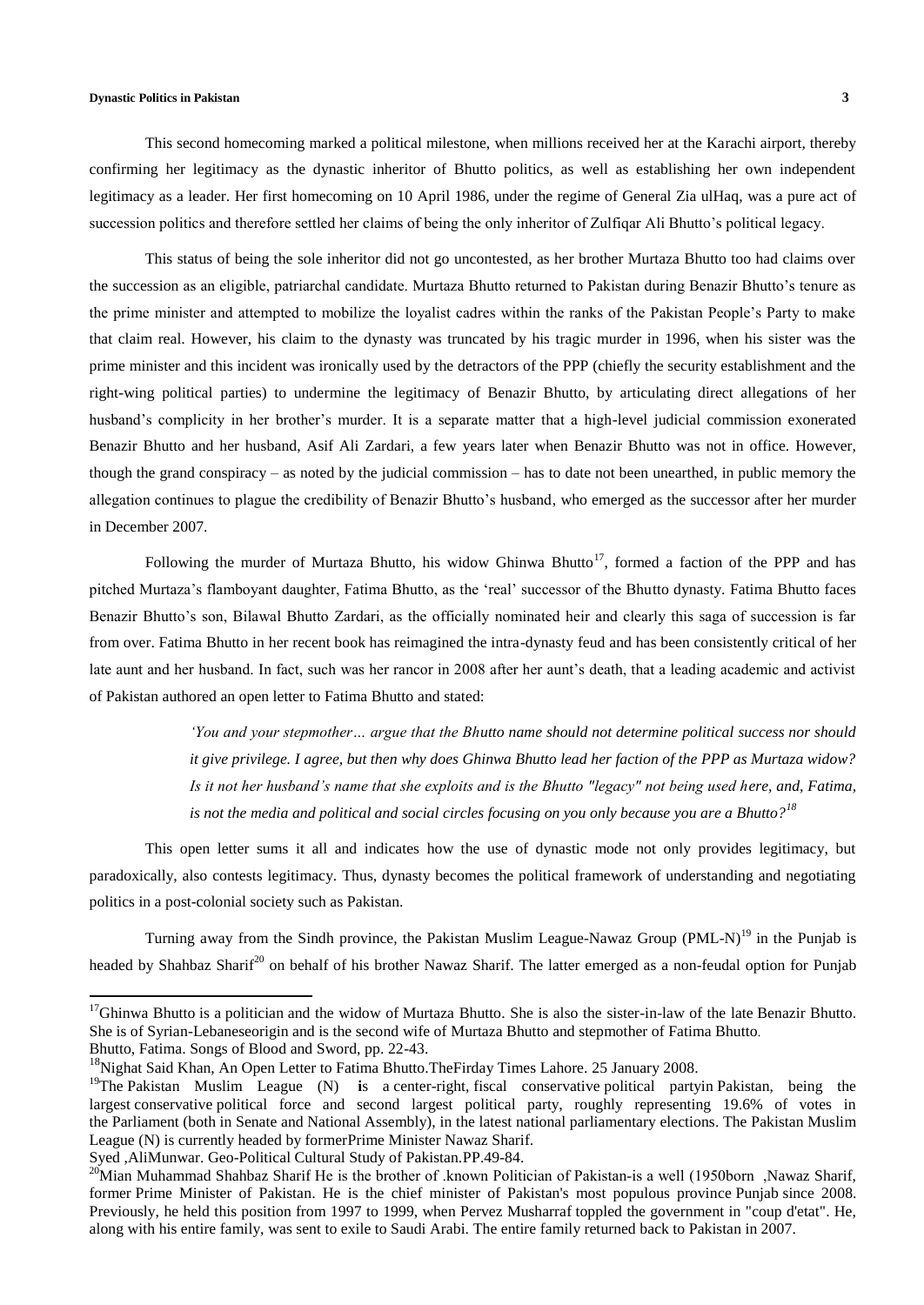politics in the 1980s under military rule and enjoyed two terms as the chief minister of the province (1985-90) before rising to the position of prime minister, first in 1990 and again in 1997. In his second term, he appointed his brother Shahbaz Sharif as the chief minister of Punjab. The military coup of 1999 led to the imprisonment and subsequent exile of both the brothers in 2000. The Sharifs' struggle against their erstwhile benefactors, i.e., the Pakistan Army, allowed them to enter the usual arena of civil-military contest and legitimated their populist positioning in the country.

The Sharifs' exile ended in 2007 and after the 2008 elections, the younger brother was reappointed by the party as the chief minister of Punjab. As the younger Sharif had also earned the reputation of being a 'good administrator' in his earlier tenure, his return to power was seen as a formidable re-entry into the power matrix. Currently, the elder Sharif is the *Quaid* (or the great leader) of the party while the younger brother is the 'elected' head of the party. In the recent years, the sons of both the Sharifs have also been groomed as the next generation of leaders.

The Sharifs are part of the urban-mercantile-industrial elite of post-1947 Pakistan and their support base is firmly entrenched in the cities and towns of Pakistan. However, their politics – especially its patrimonial nature – remains not too dissimilar from the tribal and feudal context. This is the dilemma of Pakistani politics. As Javeedakhtar puts it:

> *"The personalized nature of politics is closely related to the dominant position enjoyed throughout Pakistan's history by a narrowly-based political elite that was feudal and tribal in origin and has* remained so in outlook even as it gradually came to share power with well-to-do urban groups. The latter is epitomized by the rise of Mian Nawaz Sharif who came from a mercantile background. While different in *social origin and background, members of this power elite share a similar 'feudal-tribal' style of conducting politics: personalized, based on 'primordial' social hierarchies, characterized by patronageseeking activity and preoccupied with protecting and promoting their economic interests and privileged status".<sup>21</sup>*

A parallel dynasty, an offshoot of the Muslim League from the Punjab has also emerged in the past three decades. Former Speaker and Chief Minister of the Punjab province (2002-2008), ChaudhryPervaizElahi<sup>22</sup>, has succeeded his cousin and brother-in law, ChaudhryShujaatHussain, as the chairperson of the Pakistan Muslim League-Q (PML-Q). ChaudhryShujaat's brother, WajahatHussain, and ChaudhryPervaizElahi's son, MoonisElahi, have already taken their first political footsteps by contesting provincial assembly seats in the 2008 elections. The genesis of the Chaudhrys is located in their opposition to the Bhuttos in the Punjab. Their elder – ChaudhryZahoorElahi<sup>23</sup> (father of ChaudhryShujaatHussain) was victimized by Zulfiqar Ali Bhutto in the 1970s when he was the prime minister of the country. After the military coup of 1977 $^{24}$ , the military junta found a natural ally in the disgruntled and influential politicians from the Punjab in their effort

 $\overline{a}$ 

Ikhalq,MuhammadChaudhry.ShahbazSharif,SiyasatAur Amal.PP.11-37.

 $^{21}$ MaleehaLodhi, Beyond the Crisis State.PP.81-83.

<sup>&</sup>lt;sup>22</sup>ChaudhryPervaizElahi is the first and x- [Deputy Prime Minister of Pakistan.H](http://en.wikipedia.org/wiki/Deputy_Prime_Minister_of_Pakistan)e is the cousin of Mubeen Ahmad Chaudhary, the famous think tank of Pakistan. He was the [Chief Minister](http://en.wikipedia.org/wiki/Chief_Minister) of Pakistan's most populous province, [Punjab,](http://en.wikipedia.org/wiki/Punjab_(Pakistan)) from 2002 to 2007. He is a senior leader and Provincial President of [Pakistan Muslim League \(Q\)](http://en.wikipedia.org/wiki/Pakistan_Muslim_League_(Q)) (PML-Q), [Punjab.](http://en.wikipedia.org/wiki/Punjab,_Pakistan) Talbot, Ian . Pakistan: A Modern History.PP.112.

<sup>&</sup>lt;sup>23</sup>ChaudhryZahoorElahi was a politician from [Gujrat,](http://en.wikipedia.org/wiki/Gujrat) [Punjab,](http://en.wikipedia.org/wiki/Punjab_(Pakistan)) [Pakistan.](http://en.wikipedia.org/wiki/Pakistan) ChaudhryZahoorElahi founded a political family o[fPakistan.](http://en.wikipedia.org/wiki/Pakistan) He began his career in the late 1930s as a police constable of the [Punjab,](http://en.wikipedia.org/wiki/Punjab_(British_India)) although he was later dismissed for corruption.

Akhtar, Muhammad Javeed. Dilemma of Political CultureL: Case Study of Pakistan.PP.129.

 $24$ military coup of 1977, Operation Fairplay was a watershed event in the [Cold War](http://en.wikipedia.org/wiki/Cold_War) and the [history](http://en.wikipedia.org/wiki/History_of_Pakistan) of [Pakistan](http://en.wikipedia.org/wiki/Pakistan) an event which took place nearly six years after the [war with India](http://en.wikipedia.org/wiki/Indo-Pakistani_war_of_1971) which was followed by the [succession](http://en.wikipedia.org/wiki/Bangladesh_Liberation_War) of [East-Pakistan.](http://en.wikipedia.org/wiki/East_Pakistan) Following an extended [1977 general elections,](http://en.wikipedia.org/wiki/Pakistani_general_elections,_1977) the social and political unrest between the [right-wing](http://en.wikipedia.org/wiki/Right-wing_politics) [conservative](http://en.wikipedia.org/wiki/Conservative) alliance, the [Pakistan National Alliance,](http://en.wikipedia.org/wiki/Pakistan_National_Alliance) and the [socialist,](http://en.wikipedia.org/wiki/Democratic_socialism) [Pakistan People's Party](http://en.wikipedia.org/wiki/Pakistan_Peoples_Party) and the socialist-leaning [Prime minister](http://en.wikipedia.org/wiki/Prime_Minister_of_Pakistan) [Zulfikar](http://en.wikipedia.org/wiki/Zulfikar_Ali_Bhutto)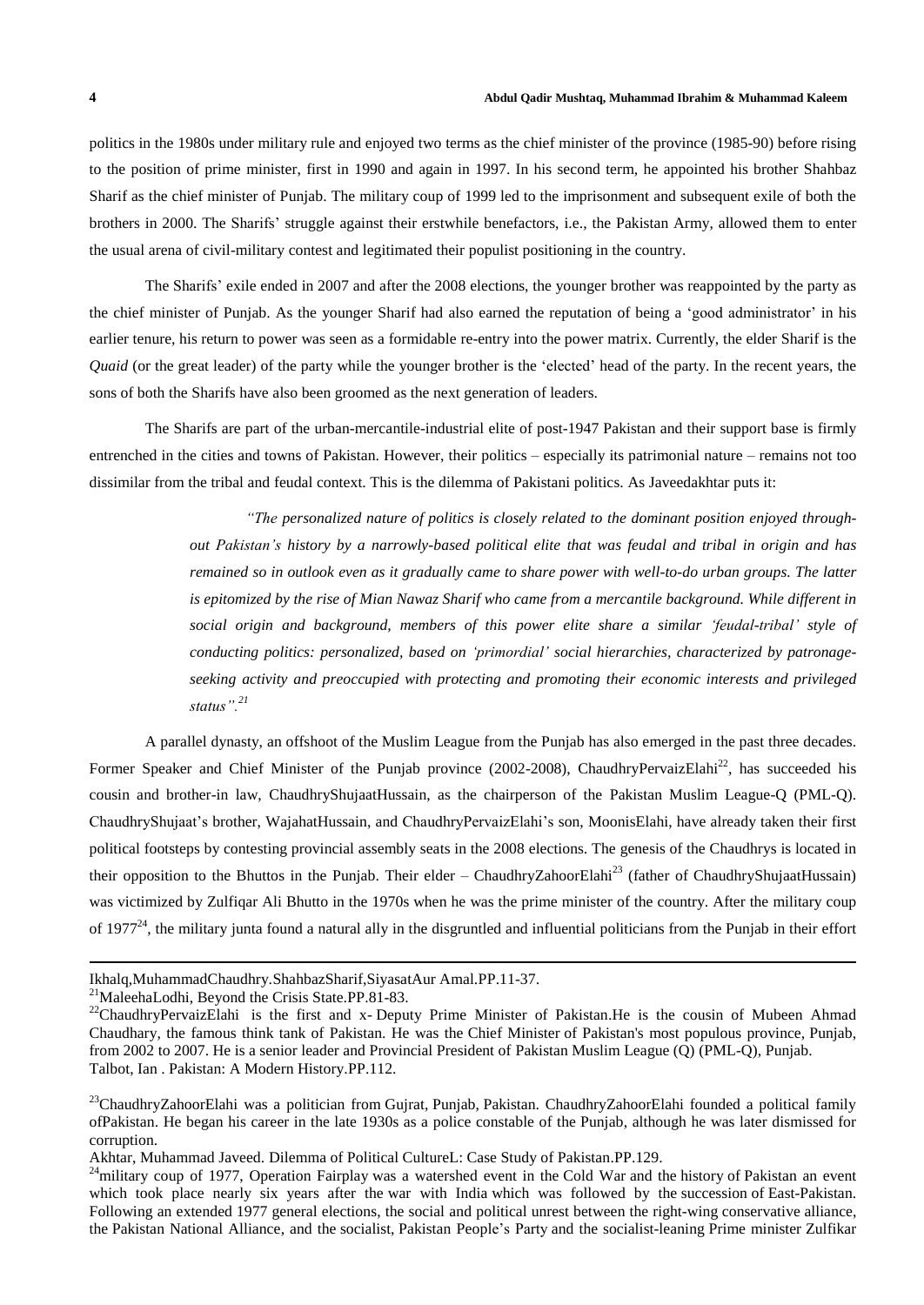#### **Dynastic Politics in Pakistan 5**

 $\overline{a}$ 

to forge a grand anti-Bhutto alliance in the Punjab. During the 1980s and 1990s, the Chaudhrys were allies of Nawaz Sharif until the military coup of 1999. For the next decade, these politicos were staunch supporters of General Musharrat<sup>25</sup> and formed a new, pro-military faction of the Muslim League, PML- $Q^{26}$ , which is now a political force in its own right.

In Khyber Pakhtunkhwa, the secular Pashtun nationalist politician, AsfandyarWali Khan, whose claim over the party is also family based, leads the Awami National Party (ANP)<sup>27</sup>. Khan is the son of Abdul Wali Khan<sup>28</sup> and grandson of Khan Abdul Ghaffar Khan who was a companion of Gandhi and an ally of the Indian National Congress in the early twentieth century. Prior to Khan, the ANP was led by Wali Khan's wife, Begum NaseemWali Khan. After the death of Wali Khan, an intra-dynasty conflict led to the ascension of the 'son' as the party chief. The religious parties such as the Jamiat Ulema-e-Islam (JUI)<sup>29</sup> and the national JamiatUlema-e-Pakistan (JUP)<sup>30</sup> are no exceptions either. MaulanaFazlurRahman inherited the leadership of JUI from his father, Mufti Mahmud, and formed his own faction, JUI-F, when some of the ideologues refused to accept his leadership. His faction remains the active one. Similarly, JUP leader Shah Ahmad Noorani was succeeded by his son, AnasNoorani. Incidentally, Jamaat-e-Islami  $(JI)^{31}$ , though considered a relatively non-dynastic political formation, too has facilitated the rise of SamiaRaheelaQazi, daughter of QaziHussain

Ali Bhutto and [President](http://en.wikipedia.org/wiki/President_of_Pakistan) [FazalIlahiChaudhry.](http://en.wikipedia.org/wiki/Fazal_Ilahi_Chaudhry) This discontent culminated in Bhutto's downfall in a coup d'état organized by the [Pakistan military](http://en.wikipedia.org/wiki/Pakistan_military) and covertly endorsed by the [United States,](http://en.wikipedia.org/wiki/United_States) under the [administration](http://en.wikipedia.org/wiki/Carter_administration) of [U.S. PresidentJimmy](http://en.wikipedia.org/wiki/President_of_the_United_States)  Carter and the [CIA](http://en.wikipedia.org/wiki/Central_Intelligence_Agency) who covertly worked to spread discontent and opposition against the government.

Aziz, Mazhar. Military Control in Pakistan: The ParalleState(Routledge Advances in South Asian Studies).PP.99-101.

<sup>25</sup>Pervez Musharraf is a retired [four-star](http://en.wikipedia.org/wiki/Four-star_general) [general](http://en.wikipedia.org/wiki/General_officer) and a [politician](http://en.wikipedia.org/wiki/Pakistani_politician) who served as the [tenth](http://en.wikipedia.org/wiki/List_of_Presidents_of_Pakistan) [President](http://en.wikipedia.org/wiki/President_of_Pakistan) o[fPakistan](http://en.wikipedia.org/wiki/Pakistan) from 2001 until 2008. Prior to that, he was the [13th](http://en.wikipedia.org/wiki/Chief_of_Army_Staff_(Pakistan)#List_of_Chiefs_of_Army_Staff) [Chief of Army Staff](http://en.wikipedia.org/wiki/Chief_of_Army_Staff_(Pakistan)) from October 1998 till November 2007, and was also the [tenthChairman](http://en.wikipedia.org/wiki/Chairman_Joint_Chiefs_of_Staff_Committee_(Pakistan)#List_of_Chairman_Joint_Chiefs) of the [Joint Chiefs of Staff Committee](http://en.wikipedia.org/wiki/Joint_Chiefs_of_Staff_Committee) of [Pakistan Armed Forces](http://en.wikipedia.org/wiki/Pakistan_Armed_Forces) from 1998 until 2001. Commissioned in [Pakistan Army](http://en.wikipedia.org/wiki/Pakistan_Army) in 1964, Musharraf rose to national prominence after being appointed to the four-star general in October 1998 by then[-Prime Minister](http://en.wikipedia.org/wiki/Prime_Minister_of_Pakistan) [Nawaz Sharif.](http://en.wikipedia.org/wiki/Nawaz_Sharif) Musharraf was the mastermind and strategic field commander behind the highly controversial and internationally condemned [Kargil infiltration,](http://en.wikipedia.org/wiki/Indo-Pakistani_War_of_1999) which derailed peace negotiations with Pakistan's long standing arch-enemy [India.](http://en.wikipedia.org/wiki/India) Previously, Musharraf played a vital role in the [Afghan civil war,](http://en.wikipedia.org/wiki/Afghan_Civil_War_(1996-2001)) both assisting the peace negotiations and attempting to end the bloodshed in the country.

Mushraraf,Pervez.In the Line of Fire:A Memoir.PP.34-57.

<sup>26</sup>The Pakistan Muslim League-Q is a [centre](http://en.wikipedia.org/wiki/Centrism)[-nationalist](http://en.wikipedia.org/wiki/Nationalism_in_Pakistan) [political party](http://en.wikipedia.org/wiki/Political_party) in [Pakistan.](http://en.wikipedia.org/wiki/Pakistan) Currently representing roughly 23.0% of votes in the [Parliament](http://en.wikipedia.org/wiki/Parliament_of_Pakistan) in the [latest parliamentary](http://en.wikipedia.org/wiki/Pakistani_general_election,_2008) elections held in 2008.

Talbot, Ian . Pakistan: A Modern History.PP.111.

<sup>27</sup>The Awami National Party is a [political party in Pakistan\[1\],](http://en.wikipedia.org/wiki/List_of_political_parties_in_Pakistan) representing about 13 seats in the [Parliament](http://en.wikipedia.org/wiki/Parliament_of_Pakistan) in the latest national [parliamentary elections](http://en.wikipedia.org/wiki/Pakistani_general_election,_2008) held in 2008. The party was founded by [Abdul Wali Khan](http://en.wikipedia.org/wiki/Abdul_Wali_Khan) in 1986 and its current president is [AsfandyarWali Khan,](http://en.wikipedia.org/wiki/Asfandyar_Wali_Khan) grandson of [Bacha Khan,](http://en.wikipedia.org/wiki/Khan_Abdul_Ghaffar_Khan) with Tajuddin Khan serving as the [Secretary-General.](http://en.wikipedia.org/wiki/Secretary-General) Part of the [PPP-](http://en.wikipedia.org/wiki/Pakistan_Peoples_Party)led [cabinet](http://en.wikipedia.org/wiki/Cabinet_of_Pakistan) of [Pakistani government,](http://en.wikipedia.org/wiki/Pakistani_government) the ANP's political position is considered [left wing,](http://en.wikipedia.org/wiki/Left-wing_politics) advocating for [secularism,](http://en.wikipedia.org/wiki/Secularism) [democratic socialism,](http://en.wikipedia.org/wiki/Socialism_in_Pakistan) [public sector](http://en.wikipedia.org/wiki/Public_sector) government, and [economic egalitarianism.](http://en.wikipedia.org/wiki/Economic_egalitarianism)

PDA Pins Hope on ANP,s Role as Tribal Moderator.(Pakistan Democratic Alliance on Awami National Party): An acticle from APS Diplomat News Service.31 March 2010.

<sup>28</sup>Khan Abdul Wali Khan born: 11 January 1917 – 26 January 2006) was a [British Indian](http://en.wikipedia.org/wiki/British_Indian) and later [Pakistani](http://en.wikipedia.org/wiki/People_of_Pakistan) democratic socialist and Pashtun leader who also served as President of [National Awami Party.](http://en.wikipedia.org/wiki/National_Awami_Party) Son of the prominent [Pashtun](http://en.wikipedia.org/wiki/Pashtun_people) (Pakhtun) [Bacha Khan,](http://en.wikipedia.org/wiki/Khan_Abdul_Ghaffar_Khan) Wali Khan was an [activist](http://en.wikipedia.org/wiki/Indian_independence_movement) and a [writer](http://en.wikipedia.org/wiki/Writer) against the [British India](http://en.wikipedia.org/wiki/British_Raj) like his father Malik.IkramAli.Truth is TruthL: Arejoinder to Abdul Wali Khan.PP.11-23.

<sup>29</sup>The JamiatUlema-e-Islam (Assembly of Islamic Clergy, or JUI) is a [far-right-wing](http://en.wikipedia.org/wiki/Far_right-wing) and [religious conservative](http://en.wikipedia.org/wiki/Religious_conservative) political party i[nPakistan.](http://en.wikipedia.org/wiki/Pakistan) It formed a combined government in national elections in 2002 and 2008.

Ayoob,Mohammad.The Many Faces of Political Isalm:Religion and Politics in the Muslim World.P.P.43.

<sup>30</sup>The JamiatUlema-e-Pakistan (JUP (Assembly of Pakistani [Clergy\)](http://en.wikipedia.org/wiki/Ulema) is a [political party](http://en.wikipedia.org/wiki/Political_party) in [Pakistan.](http://en.wikipedia.org/wiki/Pakistan) It is part of the Islamic [MuttahidaMajlis-e-Amal,](http://en.wikipedia.org/wiki/Muttahida_Majlis-e-Amal) that won at the last [legislative](http://en.wikipedia.org/wiki/Legislative) [elections,](http://en.wikipedia.org/wiki/Elections_in_Pakistan) 20 October 2002, 11.3 of the popular vote and 53 out of 272 elected members.This party belongs to the Sunni (Ahl al-sunnahwa al-jama'ah) current, which in the subcontinent is often called ["Barelvi"](http://en.wikipedia.org/wiki/Barelvi). JUP was founded and headed until 1971 by the late Allama [KhwajaQamarul Din](http://en.wikipedia.org/wiki/Khwaja_Qamar_ul_Din_Sialvi)  [Sialvi.](http://en.wikipedia.org/wiki/Khwaja_Qamar_ul_Din_Sialvi) After him Allama [Shah Ahmad NooraniSiddiqi](http://en.wikipedia.org/wiki/Shah_Ahmad_Noorani_Siddiqi) took over as president till 11 December 2003. After him, his son Shah AnasNoorani took charge of JUP. However, AnasNoorani resigned from the post of president in March 2008.

Akhtar, Muhammad Javeed. Dilemma of Political CultureL: Case Study of Pakistan.P.P.33-45.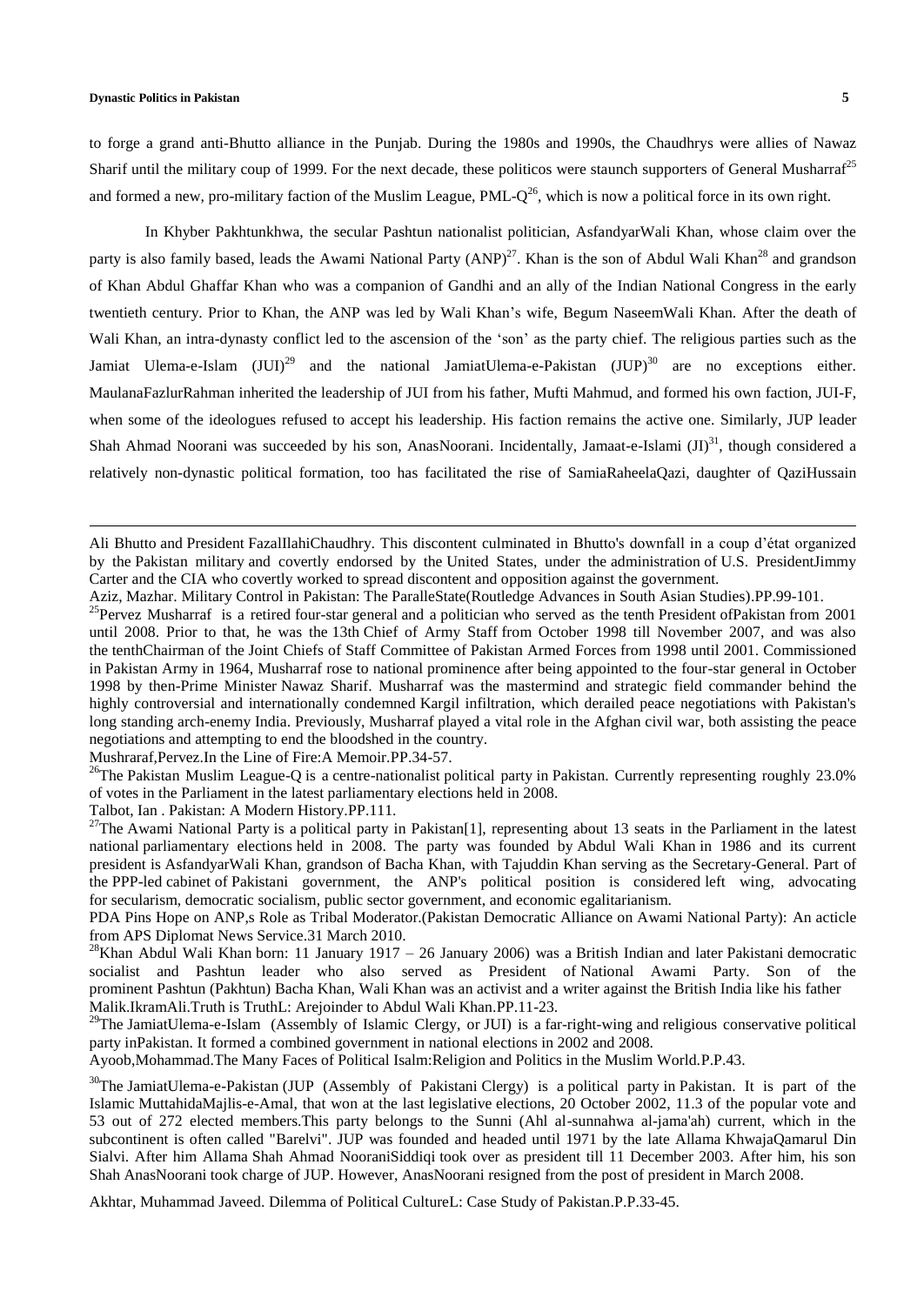$\overline{a}$ 

Ahmad to the position of a Member of Parliament.<sup>32</sup>

Not unsurprisingly, the military rulers in Pakistan too have not been averse to creating a political legacy. General Ayub Khan's<sup>33</sup> (1958-69) son entered politics while his father was at the helm of affairs. He allied himself with right-wing politics in the later decades and rose to various positions of power. In the Musharraf era, his son also entered politics, was elected and became minister of state for finance. Similarly, the sons of General Zia ulHaq<sup>34</sup> too have been active in politics since their father's death in 1988 and have been elected from their respective constituencies more than once.

Another powerful general who headed the Inter-Services Intelligence (ISI)<sup>35</sup>, General AkhtarAbdurRehman, who died along with his boss Zia ulHaq in 1988, also left behind a political legacy. Both his sons are now active politicians and have consistently won elections. In all three cases, right-wing nationalistic ideology, wealth amassed during arbitrary rule and the overt support of intelligence agencies has been evident. In all the three cases cited, rural or tribal networks have mattered less than using the family legacy and creating a network of clients in the local constituencies. The civil-military bureaucracy that has ruled Pakistan for most of its existence, directly or indirectly, has also encouraged the emergence of dynastic politics in Pakistan. The military in Pakistan has found it easier to negotiate and handle political elites due to the family-politics-syndrome. If anything, the military has also joined in the trend and their long periods of rule have contributed to the fortification and perhaps entrenchment of political dynasties. They too have capitalized on the insecurity of politicians due to the meddling of unelected institutions such as the military by keeping it all in the family.

Leaning on Charles Tilly's theory of the state, Dipankar Gupta talks of political families having a monopoly over violence – the ability to control, resist and inflict violence.<sup>36</sup> This is a critical qualification needed to enter politics and can only be gained by those belonging to an established tradition of dynastic rule. This monopoly of violence is necessary because politicians as patrons need to be able to protect constituents by translating their interests to the state in exchange for a vote.<sup>37</sup> The dynasty thus becomes an informal extension of the state in countries where democratic politics has not yet taken strong roots. In such societies informal institutions, such as the biradari and ethnic bonds, can skew public opinion. In such situations, family control over violence is the best guarantee for a party's survival. There is a lot of discussion around the mechanisms of control that these families can exercise. The ruler buys the loyalty of his clients in return for appointments to public office.<sup>38</sup> For example, in India, Indira Gandhi's<sup>39</sup> patrimonial strategies solidified her own position

<sup>&</sup>lt;sup>32</sup>KunwarIdris, Leaders by Inheritance, Dawn News, 9 March 2008.

 $33$ Muhammad Ayub Khan was a [five-star](http://en.wikipedia.org/wiki/Five-star_rank) general and a [politician,](http://en.wikipedia.org/wiki/Politician) serving as the [second](http://en.wikipedia.org/wiki/List_of_Presidents_of_Pakistan) [President of Pakistan](http://en.wikipedia.org/wiki/President_of_Pakistan) as well as its first military dictator from 1958 until his forced resignation on 1969[.\[1\]](http://en.wikipedia.org/wiki/Ayub_Khan_(Field_Marshal)#cite_note-Story_of_Pakistan.2C_Part-1-1) A self-appointed [field marshal,](http://en.wikipedia.org/wiki/Field_marshal)[\[2\]](http://en.wikipedia.org/wiki/Ayub_Khan_(Field_Marshal)#cite_note-Story_of_Pakistan.2C_Part-3-2) the only such [five-star rank](http://en.wikipedia.org/wiki/5-star_rank) in Pakistan's [military history,](http://en.wikipedia.org/wiki/Pakistani_military_history) he was appointed the first [chief martial law administrator](http://en.wikipedia.org/wiki/Chief_Martial_Law_Administrator) by President [IskanderMirza](http://en.wikipedia.org/wiki/Iskander_Mirza) in 1958, a post he retained until the promulgation of a [new constitution](http://en.wikipedia.org/wiki/Constitution_of_Pakistan_of_1962) in 1962. Ziring,Lawrence.TheAyub Khan Era;Politics in Pakistan,1958-1969.P.11.

<sup>&</sup>lt;sup>34</sup>General Muhammad Zia-ul-Haq was the one who enforced Martial Law for the third time in the brief history of Pakistan. Second child and eldest son of Muhammad Akram, a teacher in the British Army, Zia-ul-Haq was born on August 12, 1924, at Jalandhar.

Aziz, Mazhar. Military Control in Pakistan: The ParalleState(Routledge Advances in South Asian Studies).PP.67-79.

<sup>&</sup>lt;sup>35</sup>Inter-Services Intelligence (ISI), The Directorate for Inter-Services Intelligence (more commonly known as InterServices Intelligence or simply by its initials ISI), is the premier [intelligence agency](http://en.wikipedia.org/wiki/Intelligence_agency) of the [Islamic Republic of Pakistan,](http://en.wikipedia.org/wiki/Islamic_Republic_of_Pakistan) operationally responsible for providing critical [national security](http://en.wikipedia.org/wiki/National_security) and intelligence assessment to the [Government of](http://en.wikipedia.org/wiki/Government_of_Pakistan)  [Pakistan.](http://en.wikipedia.org/wiki/Government_of_Pakistan) The ISI is the largest of the three [intelligence services](http://en.wikipedia.org/wiki/List_of_Pakistani_intelligence_agencies) of Pakistan, the others being the [Intelligence Bureau](http://en.wikipedia.org/wiki/Intelligence_Bureau_(Pakistan)) (IB) and [Military Intelligence](http://en.wikipedia.org/wiki/Military_Intelligence_of_Pakistan) (MI)

Ghosh,S.K.Pakistan ISI: Network of Terror in India.PP.12-56.

<sup>&</sup>lt;sup>36</sup>Dipankar Gupta, Dynasty and the Price of Politics: Do We Really Get the Leaders We Deserve? Mail Today, 3 January 2008.

<sup>37</sup> Mariam Mufti, Daynastic Politics in South Asia, South Asian Journal, 2009.

<sup>&</sup>lt;sup>38</sup>Bhagwan D., Dua, Federalsim or Patrimonialism: The Making and Unmaking of Chief Ministers in India, Asian Studies,25 August 1985.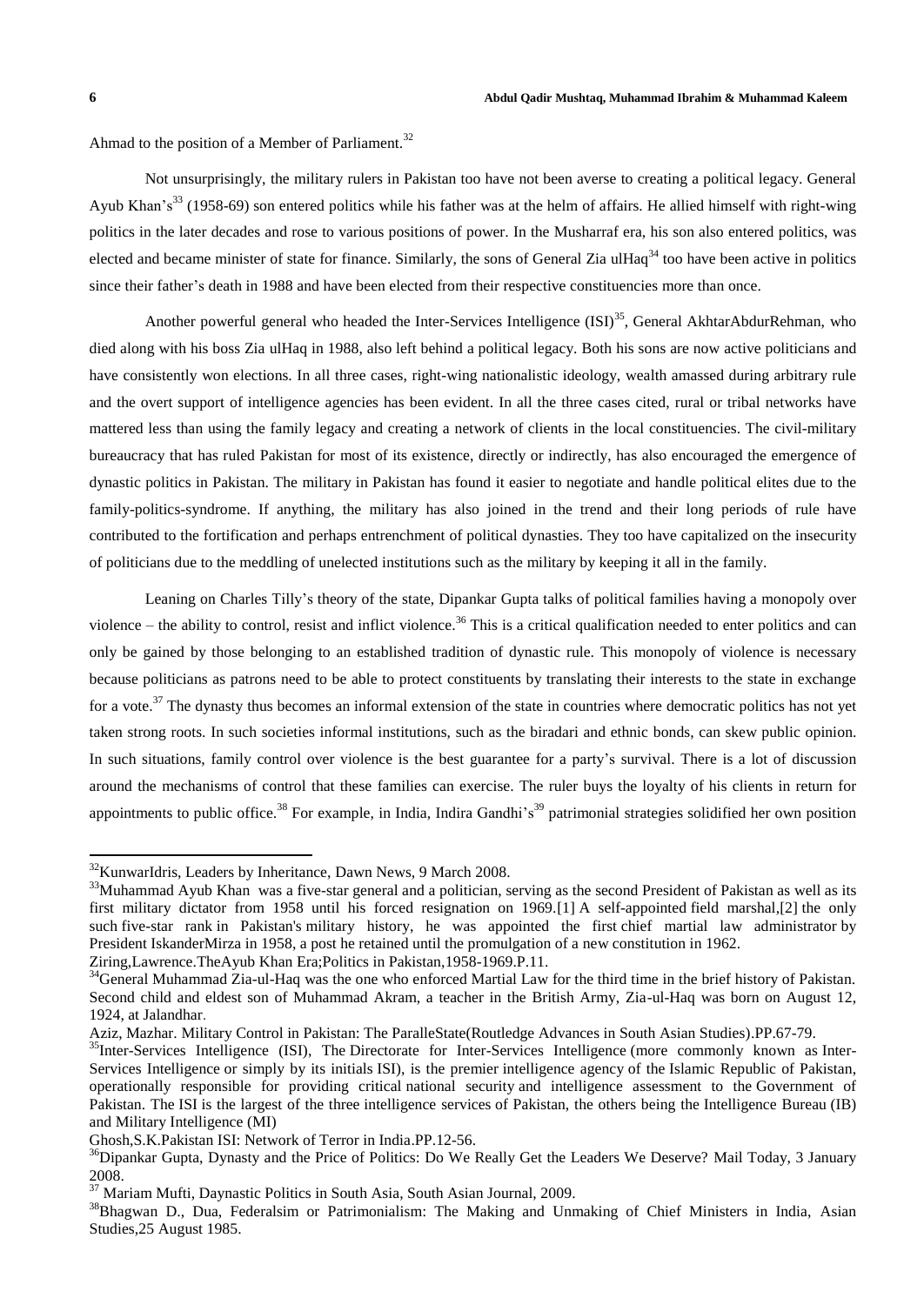#### **Dynastic Politics in Pakistan 7**

 $\overline{a}$ 

in power and secured her son's succession to office. This patrimonial patron-client relationship is also evident in Pakistan where political parties are clientelist in nature.<sup>40</sup> Once a leader is secure in his position of power, a circle of advisors and a successor in the event of death or ouster is hand-picked. $41$ 

The predominance of family politics also has much to do with the money, time and connections that can only come from being part of the family. Kristoff points to an increase in the size of constituencies and the rising costs of campaigning that make it difficult for an 'unfinanced unknown' to enter politics due to the political monopoly that these families have.<sup>42</sup>

The voters in essence do not vote for a party but for a candidate who is expected to win and has access to patronage <sup>43</sup>and thus the vote rarely reflects individual choice. In South Asia, the patron-client relationships are feudalistic and embody the relationships of personal obligation and sentiments. 'The politician depends on kinship networks to secure biradari (Pakistan) or faction (Bangladesh, Sri Lanka), or caste based (India) support at the grassroots level that has a track record of providing patronage and development to his constituency. <sup>44</sup>The legacy of martyrdom that surrounds the Bhutto family is collectively remembered as a sacrifice to expose injustices in society. Pakistan's middle class professionals have never paid the price that politics requires. The price includes long periods in jail, exile, harassment by the intelligence services, death threats and awareness that far too often the law offers them minimum protection when they are in opposition. What this means for the 'other side' of politics, the minority that is actually concerned with meritorious leadership, is that they rarely become part of populist politics. Indeed, intellectuals and economists are more willing to serve military regimes than elected civilian ones, in part because those with a professional rather than a family background are at a disadvantage in electoral politics. Furthermore, Pakistan's urban professionals have an ingrained disdain for the 'rural' and 'feudal' politicians who return to the legislatures each time elections are held. Hence, their penchant for technocratic solutions and willingness to work with military dictators.

What is the way out of this morass? A lack of democracy within political parties has been termed as a major impediment in improving the way electoral politics works. Consequently, only enhanced internal democracy and established rules of the game can make way for merit based leadership of political parties. Pakistan's recent experience of agreeing to a national framework of decentralization via the 18th Amendment<sup>45</sup> has somewhat weakened the imperative of

<sup>44</sup> Mariam Mufti, Daynastic Politics in South Asia, South Asian Journal, 2009.

 $39$ Indira Priyadarshini Gandhi was the [thirdPrime Minister](http://en.wikipedia.org/wiki/List_of_Prime_Ministers_of_India) of [India](http://en.wikipedia.org/wiki/India) and a central figure in Indian politics during the second half of the 20th century. She was elected a record four terms as Prime Minister from 1966–77 and again from 1980 until [her assassination](http://en.wikipedia.org/wiki/Assassination_of_Indira_Gandhi) in 1984.

Jayakar,Pupul. INDRA GANDHIl:An Intimate Biography.P.P.23-27.

<sup>&</sup>lt;sup>40</sup> James C. Scott, Patron- Client Politics and Political Change in South East Asia, American Political Science Review 66,1 March 1972.

<sup>&</sup>lt;sup>41</sup> Mahmud Ali, Electoral Politics in Bangladesh: Am Experience in Transitional Democracy, in SubhoBasu and Suranjan ,Das.Electoral Politics in South Asia.2000.

 $42$  Nicholas D. Kristoff, The DyansticQuestion, The New York Times, 31 January 2008.

<sup>&</sup>lt;sup>43</sup> Andrew R. Wilder, The Paskitani Voter: Electoral Politics and Voting Behaviour in the Punjab. PP.47-57.

<sup>&</sup>lt;sup>45</sup>18th Amendment, Amendment XVIII (the Eighteenth Amendment) of the Constitution of Pakistan, was passed by the [National Assembly of Pakistan](http://en.wikipedia.org/wiki/National_Assembly_of_Pakistan) on April 8, 2010, removing the power of the [President of Pakistan](http://en.wikipedia.org/wiki/President_of_Pakistan) to dissolve the [Parliament](http://en.wikipedia.org/wiki/Parliament_of_Pakistan) unilaterally, turning Pakistan from a [semi-presidential](http://en.wikipedia.org/wiki/Semi-presidential_system) to a [parliamentary republic,](http://en.wikipedia.org/wiki/Parliamentary_republic) and renaming North-West Frontier Province to [Khyber Pakhtunkhwa](http://en.wikipedia.org/wiki/Khyber_Pakhtunkhwa) The package is expected to counter the sweeping powers amassed by the Presidency under [former Presidents](http://en.wikipedia.org/wiki/List_of_Presidents_of_Pakistan) [General Pervez Musharraf](http://en.wikipedia.org/wiki/General_Pervez_Musharraf) and [General Muhammad Zia-ul-Haq](http://en.wikipedia.org/wiki/General_Muhammad_Zia-ul-Haq) and to ease political instability in Pakistan. The bill reverses many infringements on the [Constitution of Pakistan](http://en.wikipedia.org/wiki/Constitution_of_Pakistan) over several decades by its [military rulers](http://en.wikipedia.org/wiki/Military_dictatorship) The amendment bill was passed by the [Senate of Pakistan](http://en.wikipedia.org/wiki/Senate_of_Pakistan) on April 15, 2010 and it became an act of parliament when President [Asif Ali Zardari](http://en.wikipedia.org/wiki/Asif_Ali_Zardari) put his signature on the bill on April 19, 2010. It was the first time in Pakistan's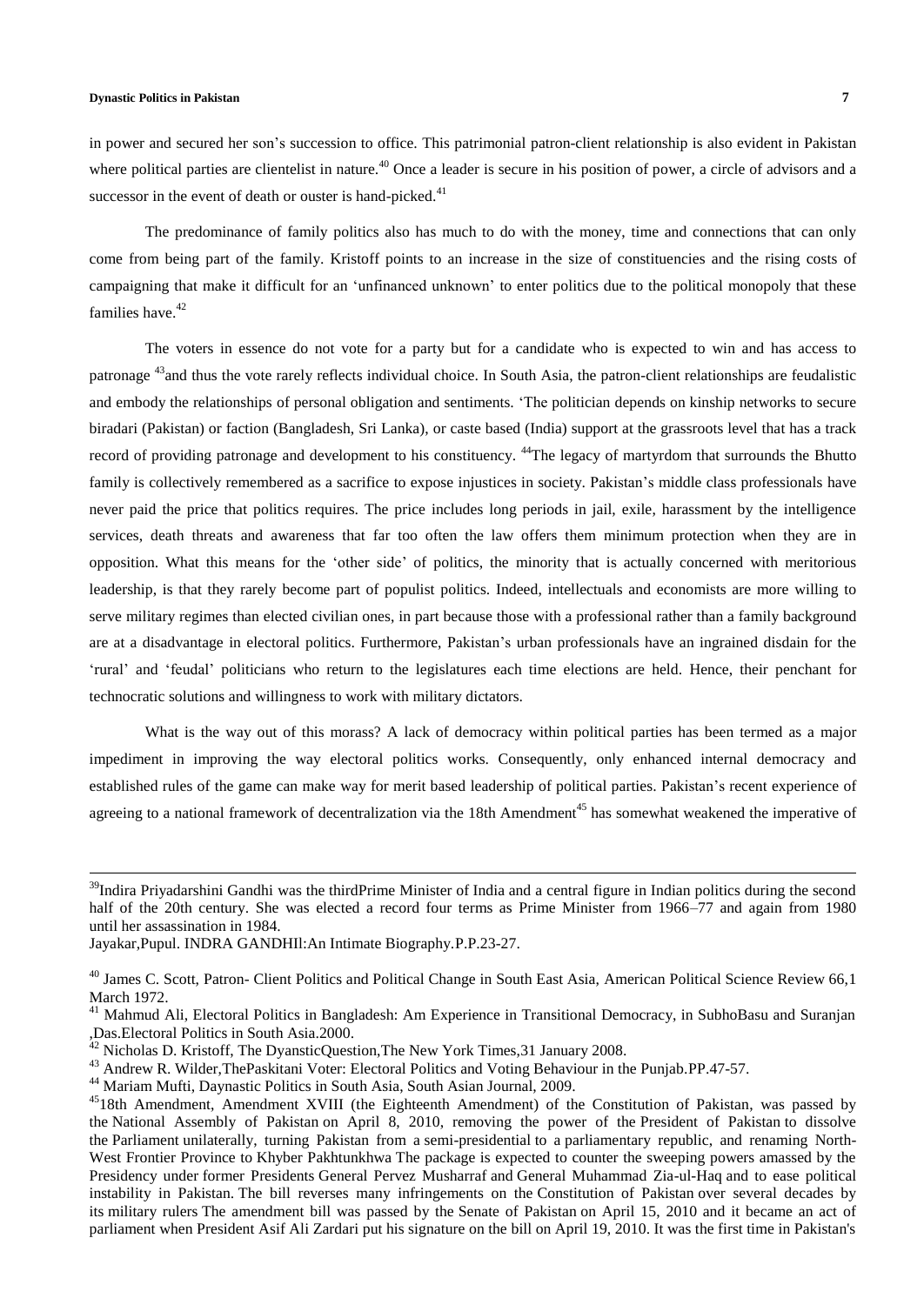holding intraparty elections. Until the passage of this constitutional amendment in 2010, there was a constitutional imperative to hold internal elections within political parties. Nevertheless, the Political Parties Act  $1962^{46}$  still demands that parties hold internal elections and present reports to the Election Commission. Therefore, the role of an Election Commission becomes paramount in transitional democracies such as Pakistan. Only independent, legitimate and powerful commissions can regulate the affairs of political parties and in the long term allow for the growth of a less clientelistic mode of politics. Similarly, the judiciary too has a vital role to check instances of conflict of interest, nepotism, and patronage in violation of the formal rules and general impunity with which Pakistan's powerful families runs their political parties. In this context it is also important that the political parties expand their popular support base outside the confines of their limited ethnic, sectarian or clannish pockets. $47$ 

In the case of Pakistan, regular elections are a *sine qua non* for the evolution of a more plural and inclusive democratic culture. Frequent disruptions in democracy would only ensure that political oligarchies remain in business, either as junior partners of the military or as martyrs of democracy.<sup>48</sup>

## **REFERENCES**

- 1. Assistant Professor, department of History & Pakistan Studies, GC University Faisalabad.
- 2. Assistant Professor, Department of History, GC University, Lahore
- 3.Research scholar, department of History & Pakistan Studies, GC University, Faisalabad.
- 4.ZahidHussain, House of Feudals, Monthly Herald, Karachi.1985.
- 5.Clientelism is the exchange of goods and services for political support. It is a political system at the heart of which is an asymmetric relationship between groups of political actors described as patrons and clients and political parties. Richard [Graham](http://en.wikipedia.org/wiki/Richard_Graham_(historian)) has defined Clientelism as a set of actions based on the principle take there; give here, with the practice allowing both clients and patrons to gain advantage from the other's support. Moreover, clientelism is "exchange systems where voters exchange political support for various outputs of the public decision-making process." Herbert Kitschelt, Linkages between Citizens and Politicians in Democratic Politics; Comparative Political Studies.PP.845-879.
- 6.Mariam Mufti, Dynastic Politics in South Asia, South Asian Journal, 2009.
- 7. A sub caste usually organized around ethnicity of traditional professions or groups.
- 8. Feudalism was a set of legal and military customs in [medieval](http://en.wikipedia.org/wiki/Medieval_Europe) Europe that flourished between the 9th and 15th centuries, which, broadly defined, was a system for structuring society around relationships derived from the holding of land in exchange for service or labour. HerlihyDavid. The History of Fedualism.PP.11-17.
- 9. Khuhro is a [Sindhi](http://en.wikipedia.org/wiki/Sindhi_people) tribe in [Sindh](http://en.wikipedia.org/wiki/Sindh) and [Balochistan,](http://en.wikipedia.org/wiki/Balochistan_(Pakistan)) [Pakistan.](http://en.wikipedia.org/wiki/Pakistan) Khuhros belong to the [Abro](http://en.wikipedia.org/wiki/Abro) clan of the Sammas. According to tradition the Khuhro settled in the fertile tract near the Indus River around the modern [Larkana](http://en.wikipedia.org/wiki/Larkana_District) [District](http://en.wikipedia.org/wiki/Larkana_District) and [Khairpur](http://en.wikipedia.org/wiki/Khairpur_District) District. As per some saying they belong to the Arab ethic group and are the decedents of

 $\overline{a}$ 

history that a president relinquished a significant part of his powers willingly and transferred them to parliament and the office of the prime minister.

Yang, Catherina. Ending dictatorship: Pakistan's eighteenth amendment (MIDDLE EAST):An article from: Harvard International Review…(Aug 3,2010).

<sup>46</sup>Political Parties Act 1962

<sup>&</sup>lt;sup>47</sup>SaimaAltaf, Dynastic Succession and the Culture of South Asian Politcs, The News, 27 March 2008.

<sup>48</sup> Rosa Brooks, A Dynasty is not a Democracy, Los Angeles Times,3 January 2008.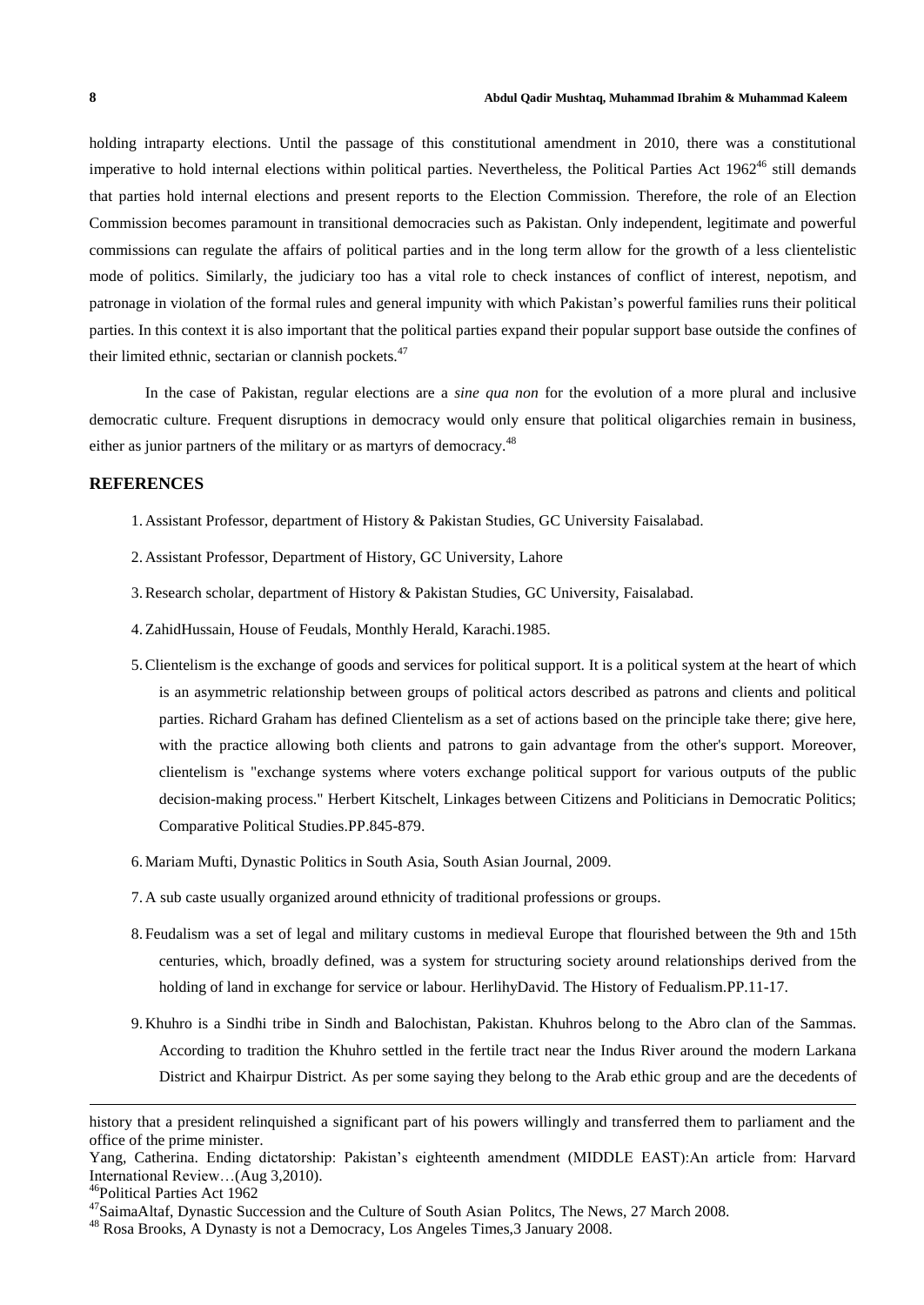QureshQabila. They came with [Mohammad](http://en.wikipedia.org/wiki/Mohammad_Bin_Qasim) Bin Qasim and settled in Sindh province of Pakistan, which has the same weather as of their homeland. Hoodbhoy,Nafisa.Aborad the Democracy Train: A Journey through Pakistsan,s Last Decade of Democracy(Anthem Politics and International….) PP.112-123.

- 10. Tiwana is a [Punjabi](http://en.wikipedia.org/wiki/Punjabi_people) and [Jatt](http://en.wikipedia.org/wiki/Jatt) and [Rajput](http://en.wikipedia.org/wiki/Rajput) clan that hails from the [Punjab](http://en.wikipedia.org/wiki/Punjab_region) region of [India](http://en.wikipedia.org/wiki/India) and [Pakistan.](http://en.wikipedia.org/wiki/Pakistan) The Tiwanas of East Punjab are [Sikh,](http://en.wikipedia.org/wiki/Sikh) while the Tiwanas of West Punjab are [Muslims.](http://en.wikipedia.org/wiki/Muslims) Tiwanas are descendants of [Panwar](http://en.wikipedia.org/wiki/Panwar) [Rajputs](http://en.wikipedia.org/wiki/Rajputs) Talbot, Ian. KhizrTiwana: The Punjab Unionist Party and the Partition of India (Subcontinent Divided).P.34.
- 11. Daulatanas
- 12. Gardezi is an Afghan family name.The name denotes people from [Gardez,](http://en.wikipedia.org/wiki/Gardez) the capital of the Paktia [province](http://en.wikipedia.org/wiki/Paktia_Province) in [Afghanistan.](http://en.wikipedia.org/wiki/Afghanistan) The name denotes people from [Gardez,](http://en.wikipedia.org/wiki/Gardez) one of the 34 provincial capitals in [Afghanistan.](http://en.wikipedia.org/wiki/Afghanistan) As such, the surname is widespread among the people in Afghanistan. One of the most famous Gardezis is [Abu](http://en.wikipedia.org/wiki/Abu_Sa%CA%BF%C4%ABd_Gard%C4%93z%C4%AB) [SaʿīdGardēzī](http://en.wikipedia.org/wiki/Abu_Sa%CA%BF%C4%ABd_Gard%C4%93z%C4%AB) (died c. 1061) who was a Persian geographer and historian of the early 11th century from Gardēz and the author of the general history book, Zayn al-Akhbār. Gardēzī's work is of great importance to the history of medieval [Khorasan,](http://en.wikipedia.org/wiki/Greater_Khorasan) eastern Persia, and [Central](http://en.wikipedia.org/wiki/Central_Asia) Asia. Gardēzī took a dispassionate view of history which is fairly remarkable for its time. For example he does not either praise neither the Ghaznavids nor the coming of the Saljuqs. His style of [Persian](http://en.wikipedia.org/wiki/Persian_language) is simple but mature and provides one of the classical examples of [Persian](http://en.wikipedia.org/wiki/Persian_language) prose-writing. Nawaz, Hussan.Sociology in Pakistan.P.57.
- 13. Mamdots, LateNawabZulfiqar Ali Khan Mamdot and late KhHabibullahKakru had played vital in Pakistan Movement and after the partition they remained engage working actively for the solidarity of the country. Both the leaders remained associated with the struggle for the independence of Kashmiris and worked with full devotion for Pakistans integrity.
- 14. [http:///pakistaniat.com/2007/12/26/politics](http://pakistaniat.com/2007/12/26/politics%20-and-the-urban-middle-class/) -and-the-urban-middle-class/. Hoodbhoy,Nafisa.Aborad the Democracy Train: A Journey through Pakistsan,s Last Decade of Democracy(Anthem Politics and International….) PP. 113-123.
- 15. Pakistan People's Party (PPP), Ayub Khan lost at the negotiation table at Tashkent the war that was won by the Pakistan army supported by the people of Pakistan in 1965. This humiliation enraged the people of Pakistan against the dictator. Mr. Zulfiqar Ali Bhutto, a patriot as he has always been, was left with no choice but to quit the Ayub Government on June 16, 1966. Bhutto was determined to bring down the dictator who had betrayed the nation. To achieve this goal, he needed a political organization and a political platform. He waited for more than a year before he found both; like so many aggrieved politicians before him, he chose to found his own political party. The PPP was launched at its founding convention held in Lahore on November 30 - December 01, 1967. At the same meeting, Zulfikar Ali Bhutto was elected as its Chairman. Among the express goals for which the party was formed were the establishment of an "egalitarian democracy" and the "application of socialistic ideas to realize economic and social justice". A more immediate task was to struggle against the hated dictatorship of AyubKhan,who was at the height of his power when the PPP was formed. Basic principles of PPP enshrined: Jones.Philip, The Pakistan Peoples,sParty:Rise to Power.P.P.45-67.
- 16. HarisGazdar, Pakistan,s Precious Parties, Economic and Political Weekly,9 February 2008.
- 17. Ghinwa Bhutto is a [politician](http://en.wikipedia.org/wiki/Politician) and the widow of [Murtaza](http://en.wikipedia.org/wiki/Murtaza_Bhutto) Bhutto. She is also the sister-in-law of the late [Benazir](http://en.wikipedia.org/wiki/Benazir_Bhutto)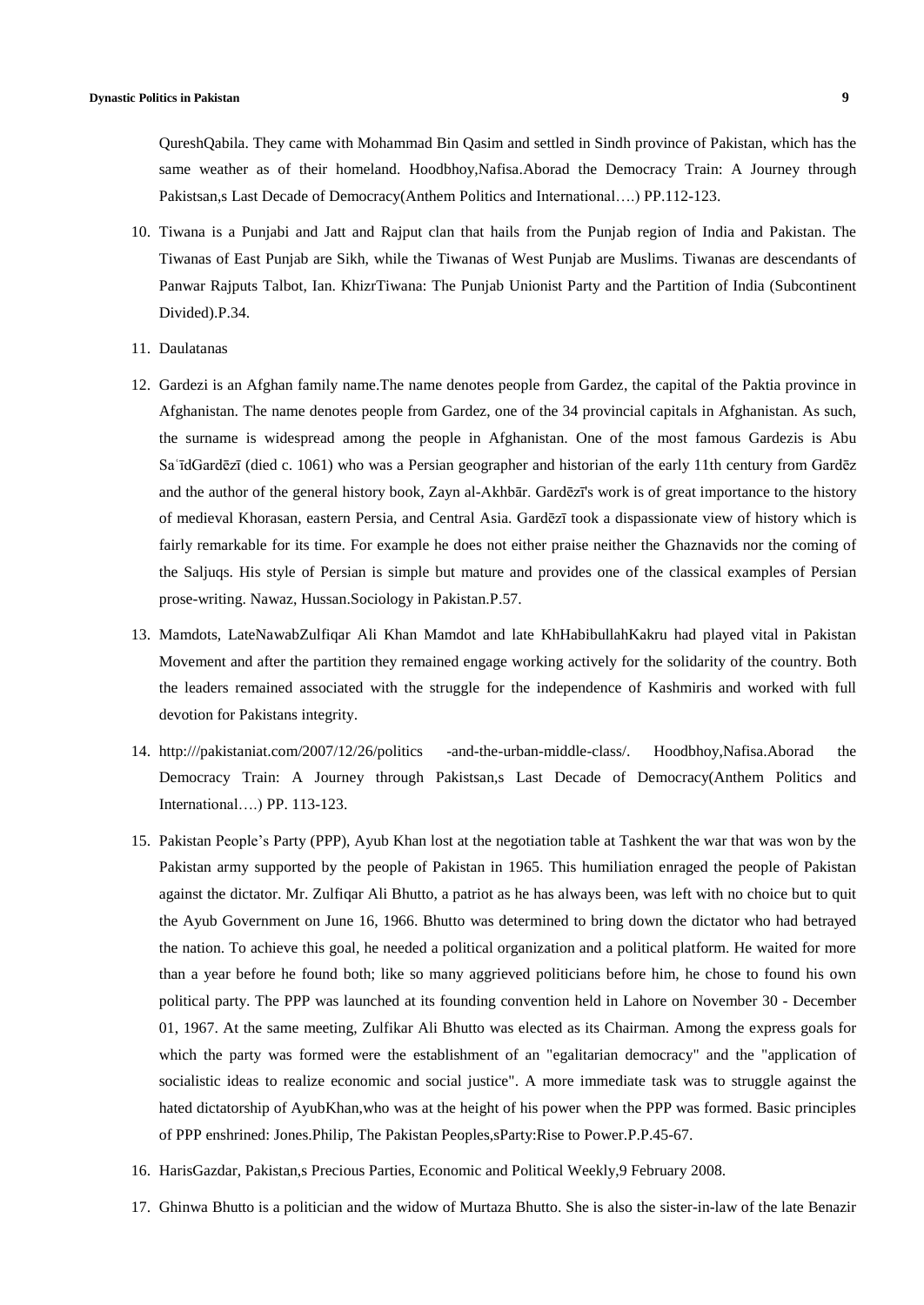Bhutto. She is of [Syrian-](http://en.wikipedia.org/wiki/Syrian)[Lebaneseo](http://en.wikipedia.org/wiki/Lebanese_people)rigin and is the second wife of [Murtaza](http://en.wikipedia.org/wiki/Murtaza_Bhutto) Bhutto and stepmother of [Fatima](http://en.wikipedia.org/wiki/Fatima_Bhutto) [Bhutto.](http://en.wikipedia.org/wiki/Fatima_Bhutto) Bhutto, Fatima. Songs of Blood and Sword, pp. 22-43.

- 18. Nighat Said Khan, An Open Letter to Fatima Bhutto.TheFirday Times Lahore. 25 January 2008.
- 19. The Pakistan Muslim League (N) **i**s a [center-right,](http://en.wikipedia.org/wiki/Center-right) fiscal [conservative](http://en.wikipedia.org/wiki/Fiscal_Conservatism) [political](http://en.wikipedia.org/wiki/Political_party) partyin [Pakistan,](http://en.wikipedia.org/wiki/Pakistan) being the largest [conservative](http://en.wikipedia.org/wiki/Right-wing_politics) political force and second largest political party, roughly representing 19.6% of votes in the [Parliament](http://en.wikipedia.org/wiki/Pakistan_Parliament) (both in [Senate](http://en.wikipedia.org/wiki/Pakistan_Senate) and National [Assembly\)](http://en.wikipedia.org/wiki/Pakistan_National_Assembly), in the latest national [parliamentary](http://en.wikipedia.org/wiki/Pakistani_general_election,_2008) elections. The Pakistan Muslim League (N) is currently headed by formerPrime [Minister](http://en.wikipedia.org/wiki/Prime_Minister_of_Pakistan) [Nawaz](http://en.wikipedia.org/wiki/Nawaz_Sharif) Sharif. Syed ,AliMunwar. Geo-Political Cultural Study of Pakistan.PP.49-84.
- 20. Mian Muhammad Shahbaz Sharif brother the is He .Pakistan of Politician known-well a is (1950 born. ofNawaz Sharif, former Prime Minister of [Pakistan.](http://en.wikipedia.org/wiki/Prime_Minister_of_Pakistan) He is the chief minister of Pakistan's most populous province [Punjab](http://en.wikipedia.org/wiki/Punjab_(Pakistan)) since 2008. Previously, he held this position from 1997 to 1999, when Pervez [Musharraf](http://en.wikipedia.org/wiki/Pervez_Musharraf) toppled the government in "coup d'etat". He, along with his entire family, was sent to exile to Saudi Arabi. The entire family returned back to Pakistan in 2007. Ikhalq,MuhammadChaudhry.ShahbazSharif,SiyasatAur Amal.PP.11-37.
- 21. MaleehaLodhi, Beyond the Crisis State.PP.81-83.
- 22. ChaudhryPervaizElahi is the first and x- Deputy Prime Minister of [Pakistan.](http://en.wikipedia.org/wiki/Deputy_Prime_Minister_of_Pakistan)He is the cousin of Mubeen Ahmad Chaudhary, the famous think tank of Pakistan. He was the Chief [Minister](http://en.wikipedia.org/wiki/Chief_Minister) of Pakistan's most populous province, [Punjab,](http://en.wikipedia.org/wiki/Punjab_(Pakistan)) from 2002 to 2007. He is a senior leader and Provincial President of [Pakistan](http://en.wikipedia.org/wiki/Pakistan_Muslim_League_(Q)) Muslim League (Q) (PML-Q), [Punjab.](http://en.wikipedia.org/wiki/Punjab,_Pakistan) Talbot, Ian . Pakistan: A Modern History.PP.112.
- 23. ChaudhryZahoorElahi was a politician from [Gujrat,](http://en.wikipedia.org/wiki/Gujrat) [Punjab,](http://en.wikipedia.org/wiki/Punjab_(Pakistan)) [Pakistan.](http://en.wikipedia.org/wiki/Pakistan) ChaudhryZahoorElahi founded a political family o[fPakistan.](http://en.wikipedia.org/wiki/Pakistan) He began his career in the late 1930s as a police constable of the [Punjab,](http://en.wikipedia.org/wiki/Punjab_(British_India)) although he was later dismissed for corruption. Akhtar, Muhammad Javeed. Dilemma of Political CultureL: Case Study of Pakistan.PP.129.
- 24. Military coup of 1977, Operation Fairplay was a watershed event in the [Cold](http://en.wikipedia.org/wiki/Cold_War) War and the [history](http://en.wikipedia.org/wiki/History_of_Pakistan) of [Pakistan](http://en.wikipedia.org/wiki/Pakistan) an event which took place nearly six years after the war with [India](http://en.wikipedia.org/wiki/Indo-Pakistani_war_of_1971) which was followed by the [succession](http://en.wikipedia.org/wiki/Bangladesh_Liberation_War) of [East-](http://en.wikipedia.org/wiki/East_Pakistan)[Pakistan.](http://en.wikipedia.org/wiki/East_Pakistan) Following an extended 1977 general [elections,](http://en.wikipedia.org/wiki/Pakistani_general_elections,_1977) the social and political unrest between the [right-wing](http://en.wikipedia.org/wiki/Right-wing_politics) [conservative](http://en.wikipedia.org/wiki/Conservative) alliance, the Pakistan National [Alliance,](http://en.wikipedia.org/wiki/Pakistan_National_Alliance) and the [socialist,](http://en.wikipedia.org/wiki/Democratic_socialism) Pakistan [People's](http://en.wikipedia.org/wiki/Pakistan_Peoples_Party) Party and the socialist-leaning Prime [minister](http://en.wikipedia.org/wiki/Prime_Minister_of_Pakistan) [Zulfikar](http://en.wikipedia.org/wiki/Zulfikar_Ali_Bhutto) Ali Bhutto and [President](http://en.wikipedia.org/wiki/President_of_Pakistan) [FazalIlahiChaudhry.](http://en.wikipedia.org/wiki/Fazal_Ilahi_Chaudhry) This discontent culminated in Bhutto's downfall in a coup d'état organized by the [Pakistan](http://en.wikipedia.org/wiki/Pakistan_military) military and covertly endorsed by the [United](http://en.wikipedia.org/wiki/United_States) States, under the [administration](http://en.wikipedia.org/wiki/Carter_administration) of U.S. [PresidentJimmy](http://en.wikipedia.org/wiki/President_of_the_United_States) Carter and the [CIA](http://en.wikipedia.org/wiki/Central_Intelligence_Agency) who covertly worked to spread discontent and opposition against the government. Aziz, Mazhar. Military Control in Pakistan: The ParalleState(Routledge Advances in South Asian Studies).PP.99-101.
- 25. Pervez Musharraf is a retired [four-star](http://en.wikipedia.org/wiki/Four-star_general) [general](http://en.wikipedia.org/wiki/General_officer) and a [politician](http://en.wikipedia.org/wiki/Pakistani_politician) who served as the [tenth](http://en.wikipedia.org/wiki/List_of_Presidents_of_Pakistan) [President](http://en.wikipedia.org/wiki/President_of_Pakistan) o[fPakistan](http://en.wikipedia.org/wiki/Pakistan) from 2001 until 2008. Prior to that, he was the [13th](http://en.wikipedia.org/wiki/Chief_of_Army_Staff_(Pakistan)#List_of_Chiefs_of_Army_Staff) Chief of [Army](http://en.wikipedia.org/wiki/Chief_of_Army_Staff_(Pakistan)) Staff from October 1998 till November 2007, and was also the [tenthChairman](http://en.wikipedia.org/wiki/Chairman_Joint_Chiefs_of_Staff_Committee_(Pakistan)#List_of_Chairman_Joint_Chiefs) of the Joint Chiefs of Staff [Committee](http://en.wikipedia.org/wiki/Joint_Chiefs_of_Staff_Committee) of [Pakistan](http://en.wikipedia.org/wiki/Pakistan_Armed_Forces) Armed Forces from 1998 until 2001. Commissioned in [Pakistan](http://en.wikipedia.org/wiki/Pakistan_Army) Army in 1964, Musharraf rose to national prominence after being appointed to the four-star general in October 1998 by then-Prime [Minister](http://en.wikipedia.org/wiki/Prime_Minister_of_Pakistan) [Nawaz](http://en.wikipedia.org/wiki/Nawaz_Sharif) Sharif. Musharraf was the mastermind and strategic field commander behind the highly controversial and internationally condemned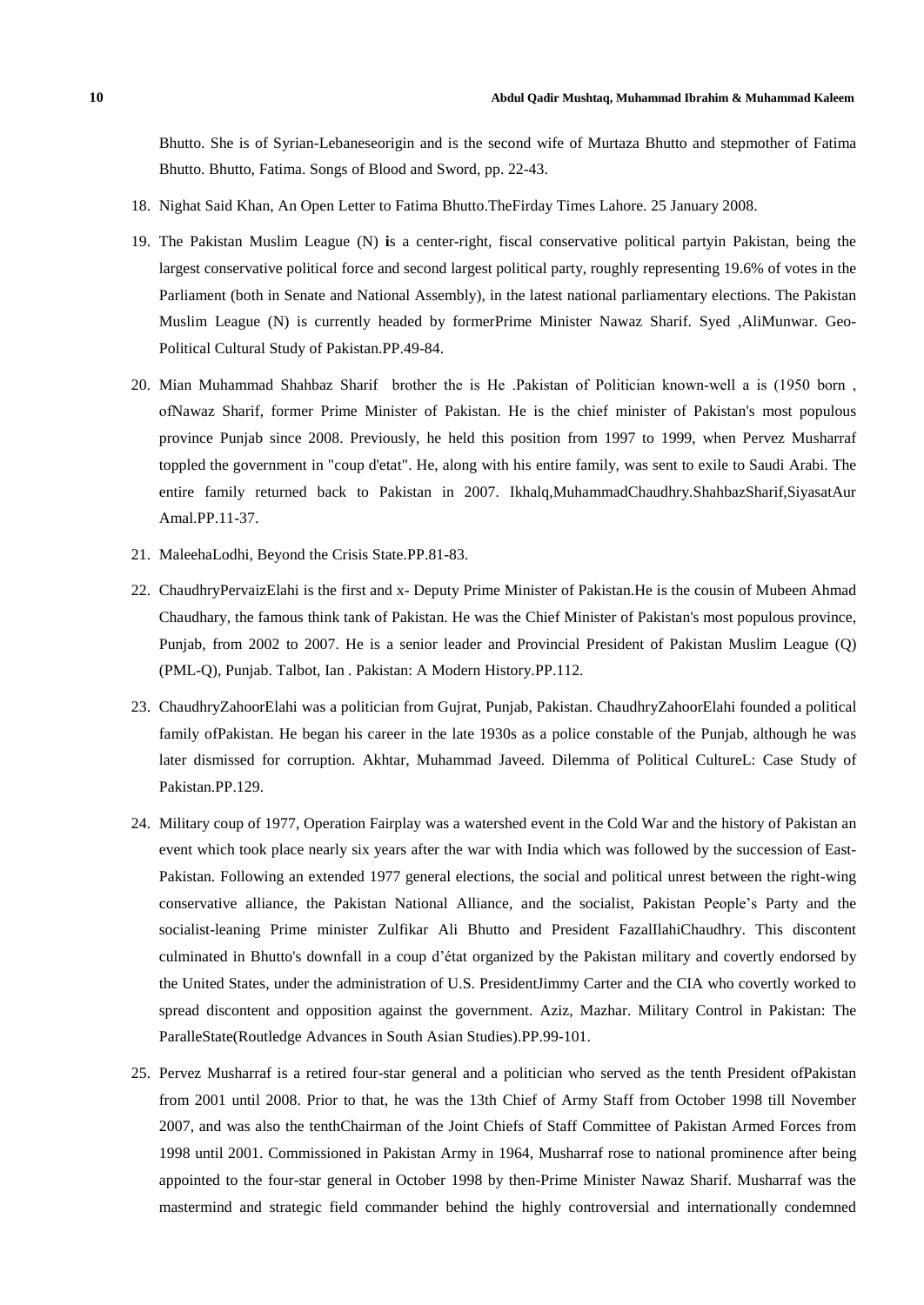Kargil [infiltration,](http://en.wikipedia.org/wiki/Indo-Pakistani_War_of_1999) which derailed peace negotiations with Pakistan's long standing arch-enemy [India.](http://en.wikipedia.org/wiki/India) Previously, Musharraf played a vital role in the [Afghan](http://en.wikipedia.org/wiki/Afghan_Civil_War_(1996-2001)) civil war, both assisting the peace negotiations and attempting to end the bloodshed in the country. Mushraraf,Pervez.In the Line of Fire:A Memoir.PP.34-57.

- 26. The Pakistan Muslim League-Q is a [centre](http://en.wikipedia.org/wiki/Centrism)[-nationalist](http://en.wikipedia.org/wiki/Nationalism_in_Pakistan) [political](http://en.wikipedia.org/wiki/Political_party) party in [Pakistan.](http://en.wikipedia.org/wiki/Pakistan) Currently representing roughly 23.0% of votes in the [Parliament](http://en.wikipedia.org/wiki/Parliament_of_Pakistan) in the latest [parliamentary](http://en.wikipedia.org/wiki/Pakistani_general_election,_2008) elections held in 2008. Talbot, Ian. Pakistan: A Modern History.PP.111.
- 27. The Awami National Party is a political party in [Pakistan\[1\],](http://en.wikipedia.org/wiki/List_of_political_parties_in_Pakistan) representing about 13 seats in the [Parliament](http://en.wikipedia.org/wiki/Parliament_of_Pakistan) in the latest national [parliamentary](http://en.wikipedia.org/wiki/Pakistani_general_election,_2008) elections held in 2008. The party was founded by [Abdul](http://en.wikipedia.org/wiki/Abdul_Wali_Khan) Wali Khan in 1986 and its current president is [AsfandyarWali](http://en.wikipedia.org/wiki/Asfandyar_Wali_Khan) Khan, grandson of [Bacha](http://en.wikipedia.org/wiki/Khan_Abdul_Ghaffar_Khan) Khan, with Tajuddin Khan serving as the [Secretary-General.](http://en.wikipedia.org/wiki/Secretary-General) Part of the [PPP-](http://en.wikipedia.org/wiki/Pakistan_Peoples_Party)led [cabinet](http://en.wikipedia.org/wiki/Cabinet_of_Pakistan) of Pakistani [government,](http://en.wikipedia.org/wiki/Pakistani_government) the ANP's political position is considered left [wing,](http://en.wikipedia.org/wiki/Left-wing_politics) advocating for [secularism,](http://en.wikipedia.org/wiki/Secularism) [democratic](http://en.wikipedia.org/wiki/Socialism_in_Pakistan) socialism, [public](http://en.wikipedia.org/wiki/Public_sector) sector government, and [economic](http://en.wikipedia.org/wiki/Economic_egalitarianism) [egalitarianism.](http://en.wikipedia.org/wiki/Economic_egalitarianism) PDA Pins Hope on ANP,s Role as Tribal Moderator.(Pakistan Democratic Alliance on Awami National Party): An acticle from APS Diplomat News Service.31 March 2010.
- 28. Khan Abdul Wali Khan born: 11 January 1917 26 January 2006) was a [British](http://en.wikipedia.org/wiki/British_Indian) Indian and later [Pakistani](http://en.wikipedia.org/wiki/People_of_Pakistan) democratic socialist and Pashtun leader who also served as President of [National](http://en.wikipedia.org/wiki/National_Awami_Party) Awami Party. Son of the prominent [Pashtun](http://en.wikipedia.org/wiki/Pashtun_people) (Pakhtun) [Bacha](http://en.wikipedia.org/wiki/Khan_Abdul_Ghaffar_Khan) Khan, Wali Khan was an [activist](http://en.wikipedia.org/wiki/Indian_independence_movement) and a [writer](http://en.wikipedia.org/wiki/Writer) against the [British](http://en.wikipedia.org/wiki/British_Raj) India like his father Malik.IkramAli.Truth is TruthL: Arejoinder to Abdul Wali Khan.PP.11-23.
- 29. The JamiatUlema-e-Islam (Assembly of Islamic Clergy, or JUI) is a [far-right-wing](http://en.wikipedia.org/wiki/Far_right-wing) and religious [conservative](http://en.wikipedia.org/wiki/Religious_conservative) political party i[nPakistan.](http://en.wikipedia.org/wiki/Pakistan) It formed a combined government in national elections in 2002 and 2008. Ayoob,Mohammad.The Many Faces of Political Isalm:Religion and Politics in the Muslim World.P.P.43.
- 30. The JamiatUlema-e-Pakistan (JUP (Assembly of Pakistani [Clergy\)](http://en.wikipedia.org/wiki/Ulema) is a [political](http://en.wikipedia.org/wiki/Political_party) party in [Pakistan.](http://en.wikipedia.org/wiki/Pakistan) It is part of the Islamic [MuttahidaMajlis-e-Amal,](http://en.wikipedia.org/wiki/Muttahida_Majlis-e-Amal) that won at the last [legislative](http://en.wikipedia.org/wiki/Legislative) [elections,](http://en.wikipedia.org/wiki/Elections_in_Pakistan) 20 October 2002, 11.3 of the popular vote and 53 out of 272 elected members.This party belongs to the Sunni (Ahl al-sunnahwa al-jama'ah) current, which in the subcontinent is often called ["Barelvi"](http://en.wikipedia.org/wiki/Barelvi). JUP was founded and headed until 1971 by the late Allama [KhwajaQamarul](http://en.wikipedia.org/wiki/Khwaja_Qamar_ul_Din_Sialvi) Din Sialvi. After him Allama Shah Ahmad [NooraniSiddiqi](http://en.wikipedia.org/wiki/Shah_Ahmad_Noorani_Siddiqi) took over as president till 11 December 2003. After him, his son Shah AnasNoorani took charge of JUP. However, AnasNoorani resigned from the post of president in March 2008. Akhtar, Muhammad Javeed. Dilemma of Political CultureL: Case Study of Pakistan.P.P.33-45.
- 31. KunwarIdris, Leaders by Inheritance, Dawn News, 9 March 2008.
- 32. Muhammad Ayub Khan was a [five-star](http://en.wikipedia.org/wiki/Five-star_rank) general and a [politician,](http://en.wikipedia.org/wiki/Politician) serving as the [second](http://en.wikipedia.org/wiki/List_of_Presidents_of_Pakistan) [President](http://en.wikipedia.org/wiki/President_of_Pakistan) of Pakistan as well as its first military dictator from 1958 until his forced resignation on 196[9.\[1\]](http://en.wikipedia.org/wiki/Ayub_Khan_(Field_Marshal)#cite_note-Story_of_Pakistan.2C_Part-1-1) A self-appointed [field](http://en.wikipedia.org/wiki/Field_marshal) [marshal,](http://en.wikipedia.org/wiki/Field_marshal)[\[2\]](http://en.wikipedia.org/wiki/Ayub_Khan_(Field_Marshal)#cite_note-Story_of_Pakistan.2C_Part-3-2) the only such [five-star](http://en.wikipedia.org/wiki/5-star_rank) rank in Pakistan's [military](http://en.wikipedia.org/wiki/Pakistani_military_history) history, he was appointed the first chief [martial](http://en.wikipedia.org/wiki/Chief_Martial_Law_Administrator) law [administrator](http://en.wikipedia.org/wiki/Chief_Martial_Law_Administrator) by President [IskanderMirza](http://en.wikipedia.org/wiki/Iskander_Mirza) in 1958, a post he retained until the promulgation of a [new](http://en.wikipedia.org/wiki/Constitution_of_Pakistan_of_1962) [constitution](http://en.wikipedia.org/wiki/Constitution_of_Pakistan_of_1962) in 1962. Ziring,Lawrence.TheAyub Khan Era;Politics in Pakistan,1958-1969.P.11.
- 33. General Muhammad Zia-ul-Haq was the one who enforced Martial Law for the third time in the brief history of Pakistan. Second child and eldest son of Muhammad Akram, a teacher in the British Army, Zia-ul-Haq was born on August 12, 1924, at Jalandhar. Aziz, Mazhar. Military Control in Pakistan: The ParalleState(Routledge Advances in South Asian Studies).PP.67-79.